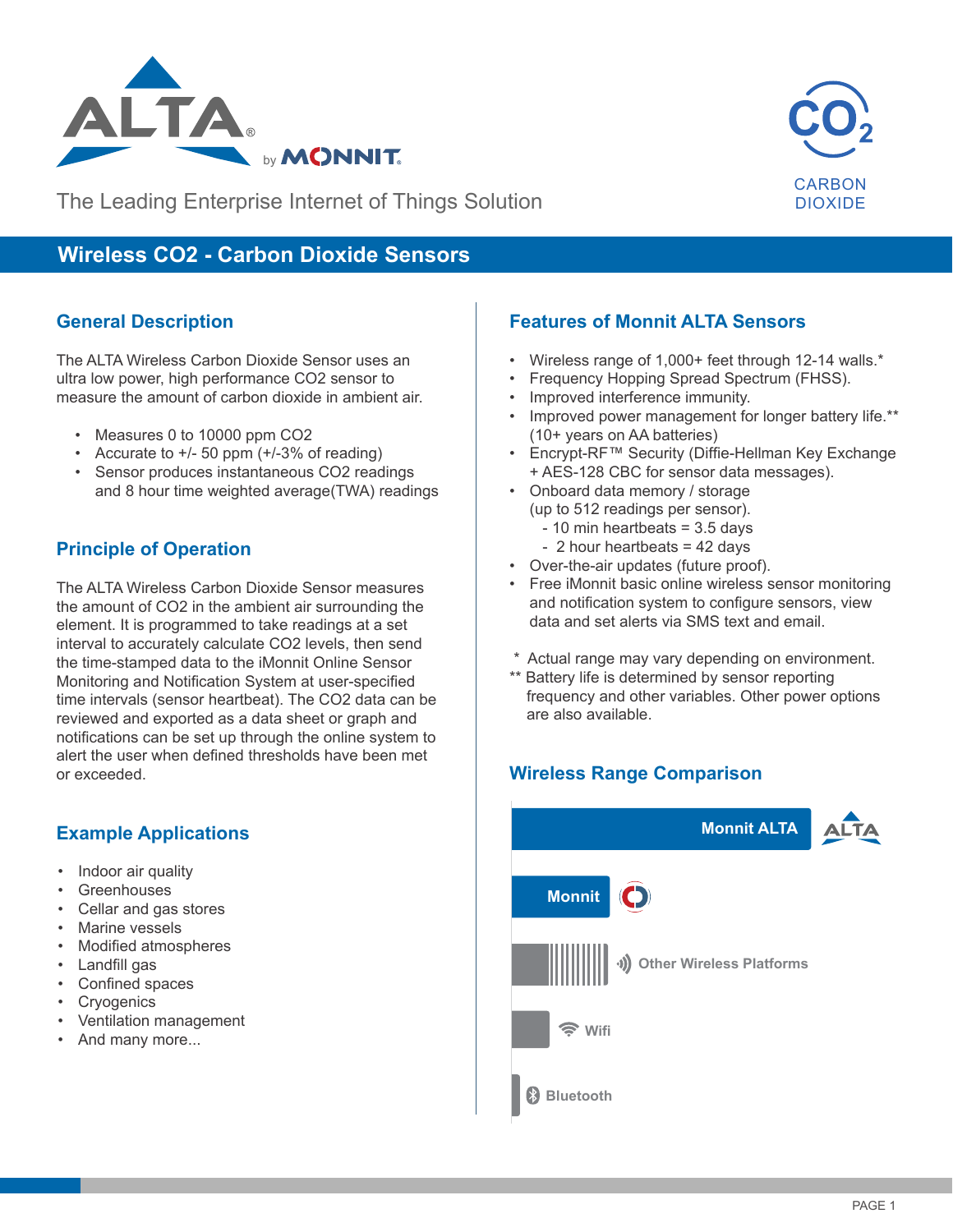

| <b>ALTA Commercial AA Wireless Carbon Dioxide Sensor - Technical Specifications</b> |                                                                                                                                                                                                       |                                                                          |  |
|-------------------------------------------------------------------------------------|-------------------------------------------------------------------------------------------------------------------------------------------------------------------------------------------------------|--------------------------------------------------------------------------|--|
| <b>Supply Voltage</b>                                                               | 2.0 - 3.8 VDC (3.0 - 3.8 VDC Using Power Supply) *                                                                                                                                                    |                                                                          |  |
| <b>Current Consumption</b>                                                          | 0.2 µA (Sleep Mode)<br>0.7 µA (RTC Sleep)<br>570 µA (MCU Idle)                                                                                                                                        | 2.5 mA (MCU Active)<br>5.5 mA (Radio RX Mode)<br>22.6 mA (Radio TX Mode) |  |
| <b>Operating Temperature Range</b><br>(Sensor and CO2 Element)                      | 0°C to 50°C (32°F to 122°F) standard range<br>-25°C to 55°C (-13°F to 130°F) extended range **                                                                                                        |                                                                          |  |
| Recommended Storage Temperature (No Batteries)                                      | -30°C to +70°C (-22°F to +158°F)                                                                                                                                                                      |                                                                          |  |
| <b>Sensing Method</b>                                                               | Non-dispersive infrared (NDIR) absorption<br>Gold-plated optics<br>Solid-state source and detector                                                                                                    |                                                                          |  |
| Sample Method                                                                       | <b>Diffusion</b>                                                                                                                                                                                      |                                                                          |  |
| <b>Measurement Range</b>                                                            | 0 to 10000 ppm CO2                                                                                                                                                                                    |                                                                          |  |
| Accuracy                                                                            | $+/-$ 50 ppm ( $+/-3\%$ of reading)                                                                                                                                                                   |                                                                          |  |
| Calibration                                                                         | Autocalibration ***                                                                                                                                                                                   |                                                                          |  |
| Non Linearity                                                                       | $< 1\%$ of FS                                                                                                                                                                                         |                                                                          |  |
| Pressure Dependence                                                                 | 0.13% of reading per mm Hg in normal atmospheric conditions                                                                                                                                           |                                                                          |  |
| <b>Response Time</b>                                                                | 3 minutes                                                                                                                                                                                             |                                                                          |  |
| <b>Integrated Memory</b>                                                            | Up to 512 sensor messages                                                                                                                                                                             |                                                                          |  |
| <b>Wireless Range</b>                                                               | 1,000+ ft. non-line-of-sight                                                                                                                                                                          |                                                                          |  |
| Security                                                                            | Encrypt-RF™ (256-bit key exchange and AES-128 CTR)                                                                                                                                                    |                                                                          |  |
| Weight                                                                              | 4.5 Ounces                                                                                                                                                                                            |                                                                          |  |
| Certifications<br>FC CE + Canada                                                    | 900 MHz product; FCC ID: ZTL- G2SC1 and IC: 9794A-G2SC1.<br>868 and 433 MHz product tested and found to comply with: EN<br>300 220-2 V3.1.1 (2017-02), EN 300 220-2 V3.1.1 (2017-02)<br>and EN 60950. |                                                                          |  |

\* Hardware cannot withstand negative voltage. Please take care when connecting a power device.

\*\* At temperatures above 100°C, it is possible for the board circuitry to lose programmed memory.

\*\*\* For correct autocalibration, the sensor must experience fresh air CO2 levels (~400 ppm) for at least 4 hours per day. If the environment does not meet this criteria then disable the autocalibration feature.

#### **Power Options**

The standard version of this sensor is powered by two replaceable 1.5 V AA sized batteries (included with purchase). This sensor is also available with a line power option. The line powered version of this sensor has a barrel power connector allowing it to be powered by a standard 3.0 - 3.6 V power supply. The line powered version also uses two standard 1.5 V AA batteries as backup for un-interupted operation in the event of line power outage. Power options must be selected at time of purchase, as the internal hardware of the sensor must be changed to support the selected power requirements.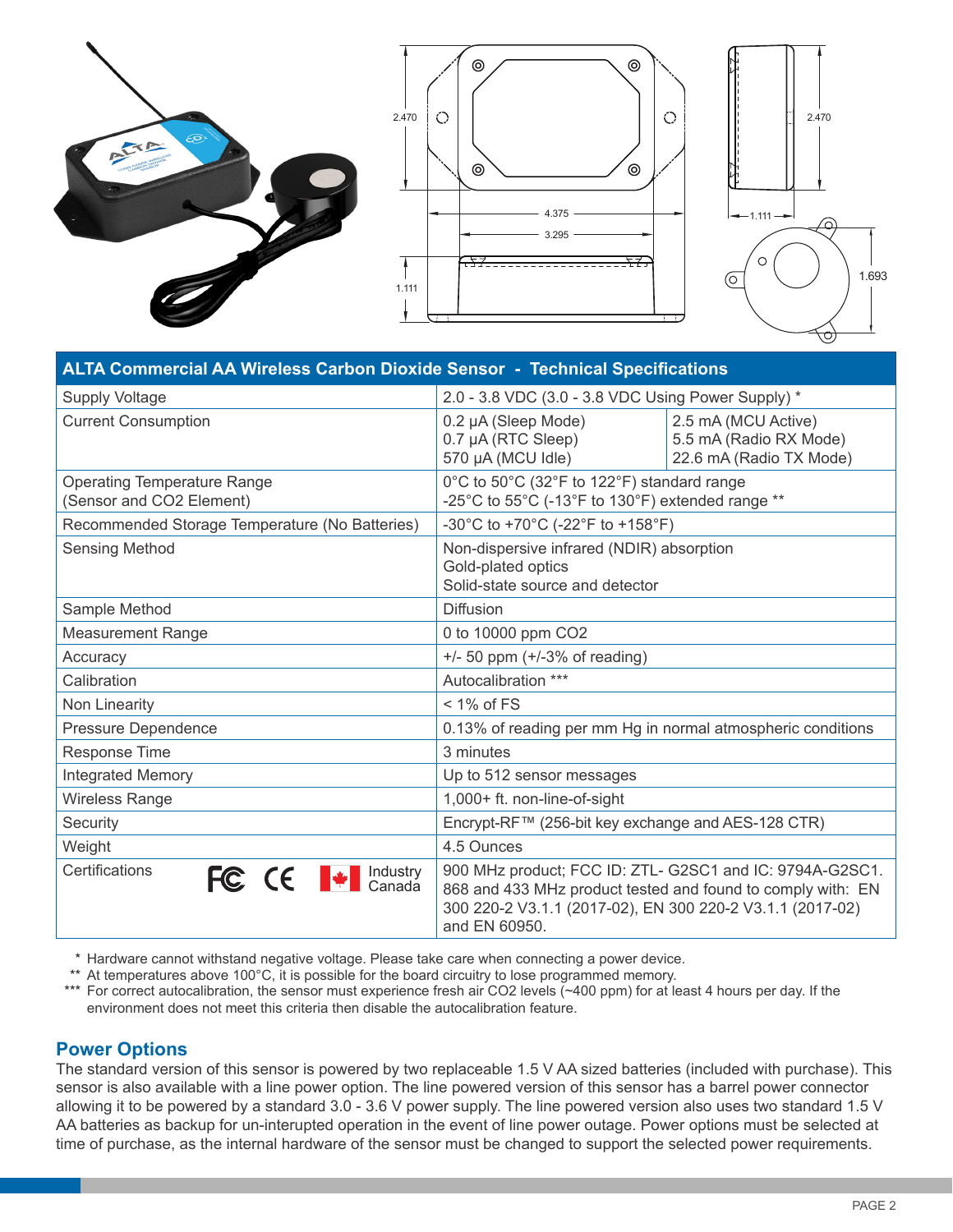

| ALTA Industrial Wireless Carbon Dioxide Sensor - Technical Specifications                                                                                                                                                                 |                                                     |                                                                                                                      |                                                                          |  |
|-------------------------------------------------------------------------------------------------------------------------------------------------------------------------------------------------------------------------------------------|-----------------------------------------------------|----------------------------------------------------------------------------------------------------------------------|--------------------------------------------------------------------------|--|
| <b>Supply Voltage</b>                                                                                                                                                                                                                     |                                                     | 2.0 - 3.8 VDC (3.0 - 3.8 VDC Using Power Supply) *                                                                   |                                                                          |  |
| <b>Current Consumption</b>                                                                                                                                                                                                                |                                                     | 0.2 µA (Sleep Mode)<br>0.7 µA (RTC Sleep)<br>570 µA (MCU Idle)                                                       | 2.5 mA (MCU Active)<br>5.5 mA (Radio RX Mode)<br>22.6 mA (Radio TX Mode) |  |
| <b>Operating Temperature Range</b><br>(Sensor and CO2 Element)                                                                                                                                                                            |                                                     | 0°C to 50°C (32°F to 122°F) standard range<br>-25°C to 55°C (-13°F to 130°F) extended range **                       |                                                                          |  |
|                                                                                                                                                                                                                                           | Capacity:                                           | 1800 mAh                                                                                                             |                                                                          |  |
| <b>Optional Solar Feature</b>                                                                                                                                                                                                             | Solar Panel:                                        | 5VDC / 30mA (53mm x 30mm)                                                                                            |                                                                          |  |
|                                                                                                                                                                                                                                           | <b>Charging Temperature:</b>                        | 0°C to 45°C (32°F to 113°F)                                                                                          |                                                                          |  |
|                                                                                                                                                                                                                                           | Rechargeable Battery:                               | 600 mAh / >2000 Charge Cycles (80% of initial capacity)                                                              |                                                                          |  |
| <b>Sensing Method</b>                                                                                                                                                                                                                     |                                                     | Non-dispersive infrared (NDIR) absorption<br>Gold-plated optics<br>Solid-state source and detector                   |                                                                          |  |
| Sample Method                                                                                                                                                                                                                             |                                                     | <b>Diffusion</b>                                                                                                     |                                                                          |  |
| <b>Measurement Range</b>                                                                                                                                                                                                                  |                                                     | 0 to 10000 ppm CO2                                                                                                   |                                                                          |  |
| Accuracy                                                                                                                                                                                                                                  |                                                     | $+/-$ 50 ppm $(+/-3\%$ of reading)                                                                                   |                                                                          |  |
| Calibration                                                                                                                                                                                                                               |                                                     | Autocalibration ***                                                                                                  |                                                                          |  |
| Non Linearity                                                                                                                                                                                                                             |                                                     | $< 1\%$ of FS                                                                                                        |                                                                          |  |
| Pressure Dependence                                                                                                                                                                                                                       |                                                     | 0.13% of reading per mm Hg in normal atmospheric conditions                                                          |                                                                          |  |
| Response Time                                                                                                                                                                                                                             |                                                     | 3 minutes                                                                                                            |                                                                          |  |
| Integrated Memory                                                                                                                                                                                                                         |                                                     | Up to 512 sensor messages                                                                                            |                                                                          |  |
| <b>Wireless Range</b>                                                                                                                                                                                                                     |                                                     | 1,000+ ft. non-line-of-sight                                                                                         |                                                                          |  |
| Security                                                                                                                                                                                                                                  |                                                     | Encrypt-RF™ (256-bit key exchange and AES-128 CTR)                                                                   |                                                                          |  |
| Weight                                                                                                                                                                                                                                    |                                                     | 5.5 Ounces                                                                                                           |                                                                          |  |
| <b>Enclosure Rating</b>                                                                                                                                                                                                                   |                                                     | NEMA 1, 2, 4, 4x, 12 and 13 rated, sealed and weather proof<br>(Note: CO2 element is not NEMA rated / weather proof) |                                                                          |  |
| <b>UL Rating</b>                                                                                                                                                                                                                          | UL Listed to UL508-4x specifications (File E194432) |                                                                                                                      |                                                                          |  |
| 900 MHz product; FCC ID: ZTL- G2SC1 and IC: 9794A-G2SC1.<br>Certifications<br>FC CE + Canada<br>868 and 433 MHz product tested and found to comply with: EN<br>300 220-2 V3.1.1 (2017-02), EN 300 220-2 V3.1.1 (2017-02) and<br>EN 60950. |                                                     |                                                                                                                      |                                                                          |  |

\* Hardware cannot withstand negative voltage. Please take care when connecting a power device.

\*\* At temperatures above 100°C, it is possible for the board circuitry to lose programmed memory.

\*\*\* For correct autocalibration, the sensor must experience fresh air CO2 levels (~400 ppm) for at least 4 hours per day. If the environment does not meet this criteria then disable the autocalibration feature.